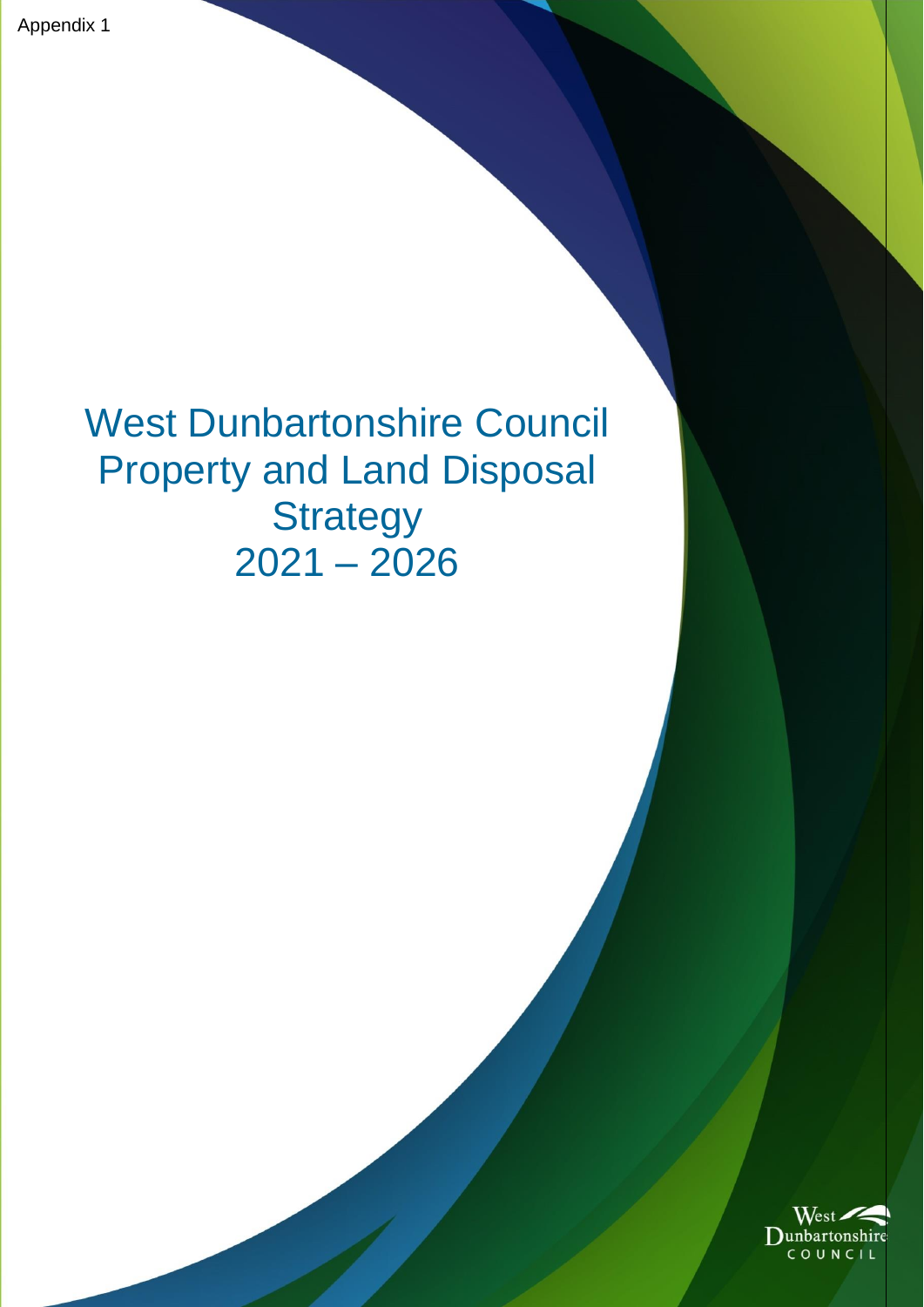## **Contents**

- 1. Introduction
- 2. Aims
- 3. Review Process
- 4. Governance & Delivery
- 5. Conclusion
- 6. Current Sites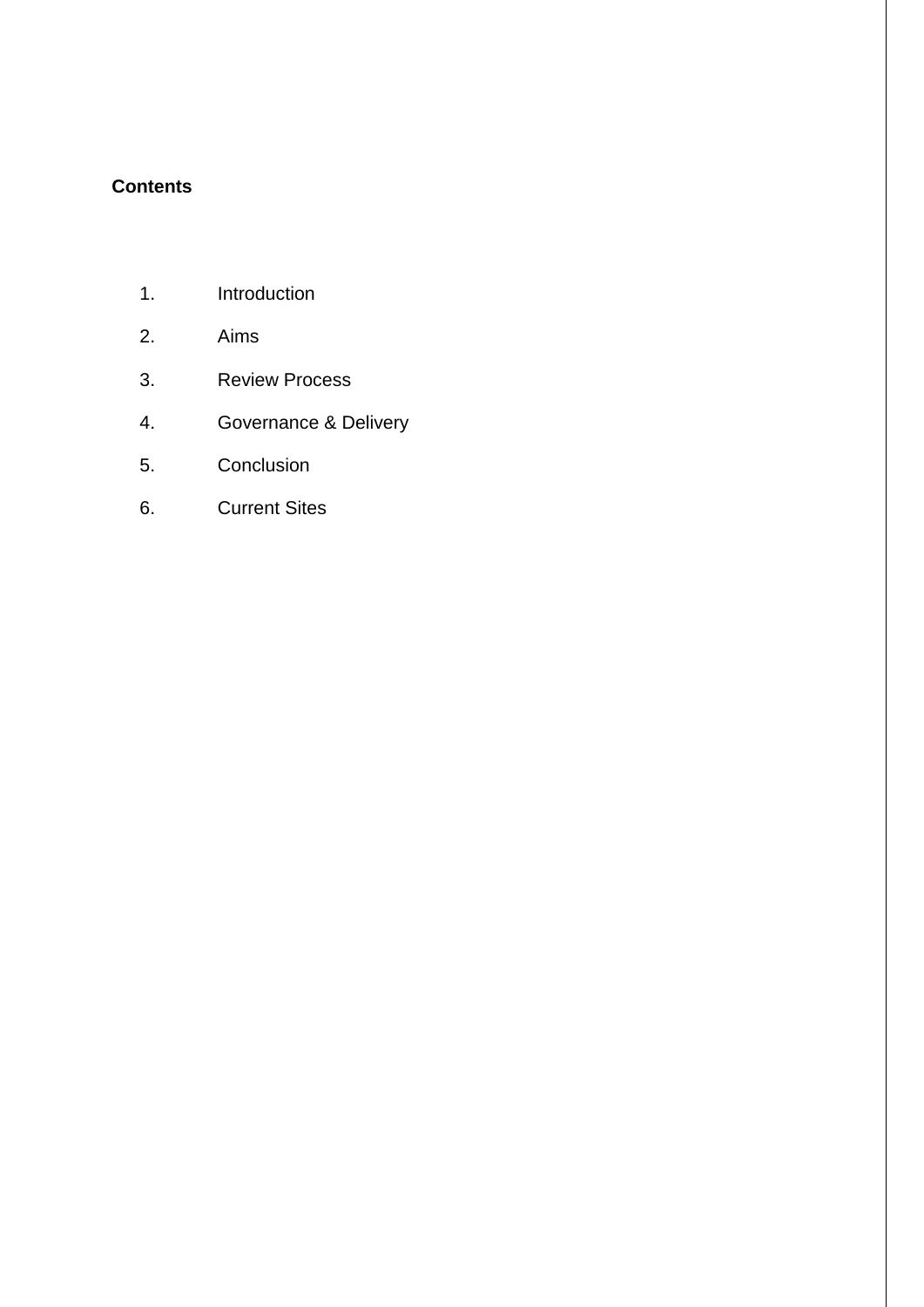#### **1. Introduction**

- 1.1 West Dunbartonshire Council holds each of its assets as a resource to be used in the delivery of services and to support and contribute to its corporate objectives. This is the fundamental premise that underpins all the Council's actions in managing its assets.
- 1.2 The purpose of this document is to update on the previous Property and Land Asset Disposal Strategy that will, in turn, support the Council's approved Corporate Asset Management Strategy and Property Management Plan. From the acquisition of new assets, their operation throughout their lifetime, right the way through to their eventual disposal, the overall way in which the Council deploys and accounts for its assets can be tested against the contribution they make to the overall Council's strategic vision.
- 1.3 All assets of the Council must contribute to the Council's strategic priorities. ambitions. In particular property and land assets should contribute to the economic well-being of the area by increasing the supply of suitable houses in the area, assist in reducing unemployment by making West Dunbartonshire an attractive place for business and inward investment, thereby becoming the location of choice for businesses.
- 1.4 It is recognised that assets can make particular contributions in terms of:
	- o Optimising asset portfolios to meet changing service needs;
	- o Stimulating the economic and physical regeneration of West Dunbartonshire through the release of key development sites onto the market;
	- o Delivering financial benefits from savings in running costs and enhancing capital receipts;
	- o Implementing corporate plans and strategies including Climate Change Strategy a Route Map for a Net Zero Future.
	- o Acting as a catalyst for partnership working with other public service providers;
	- o Supporting the development and role of the Third Sector to acquire assets and to provide key services within communities,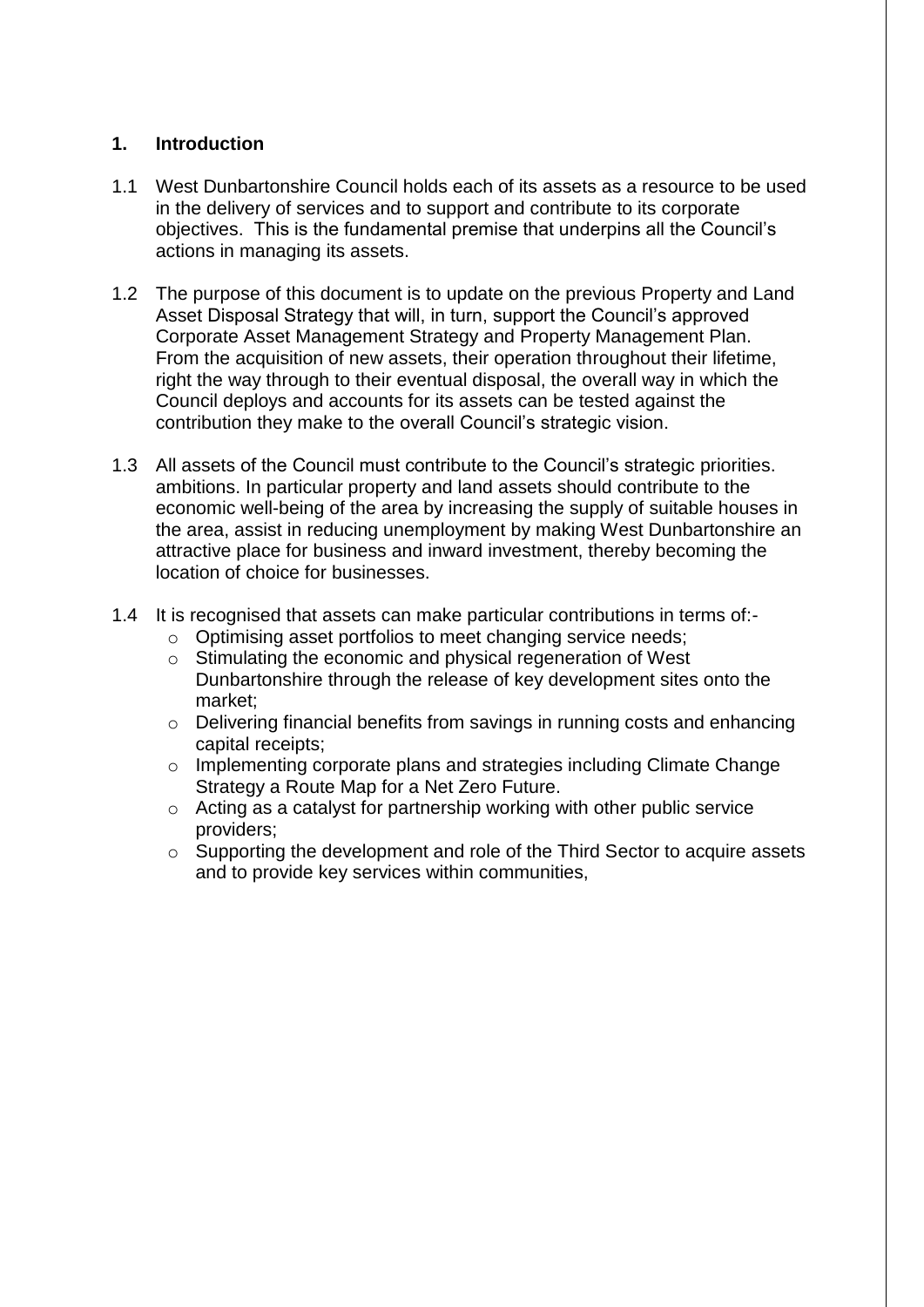### **2. Aims**

- 2.1 West Dunbartonshire Council has a statutory responsibility under the Local Government (Scotland) Act 1973, not to dispose of land "best that can be reasonably obtained". Historically in order to comply with this obligation asset disposal was, in the majority of instances, to seek to obtain market value for all surplus assets. However in a time of changing market and economic conditions there are circumstances where greater value can be realised by looking at the overall economic benefit to the community rather than the simple financial consideration for the property or land asset. This would take the form of a detailed options appraisal where there were more than one competing interest in a site.
- 2.2 This approach aligns with the Council's Strategic priorities. The ultimate aim is to release as many property and land assets in a prioritised basis that supports the Strategic priorities.

They have been prioritised into the following categories:

- o Strategic Sites/larger site disposals sites that could bring significant Economic Impact.
- o Rationalisation Programme Land and buildings that are to be disposed of as part of any future Council Rationalisation programme; and
- o Commercial and Private Small Plots- Those with commercial and/or private benefit to interested parties
- o Community Empowerment (Scotland) Act Asset Transfer
- 2.3 Asset Management will:
	- $\circ$  Enhance value wherever practicable and appropriate, and strive to maximise economic regeneration opportunities especially with strategic sites/larger site disposals by advertising on the open market to encourage competition from likely purchasers and setting a closing date for offers.
	- $\circ$  Enhance value where practicable and appropriate, and strive to maximise economic regeneration opportunities when approached by prospective purchasers for large scale sites which may not have been marketed. Any such approach will be subject to approval by the Infrastructure Regeneration and Economic Development Committee based on a recommendation of best value to the Council
	- o Support the transfer of assets at less than market value to the Third Sector, where appropriate, in return for wider community benefits.
	- o Support the Asset Transfer under the Community Empowerment (Scotland) Act whether on a lease or sale basis.
	- o Generally recommending acceptance of the highest offer submitted in accordance with the above.
	- o Promote any possible lease/sale that may come about due to any y unidentified sites which may arise due to future rationalisation project. where this cannot be dealt with under delegated authority, it would be subject to approval of the Infrastructure Regeneration and Economic Development Committee.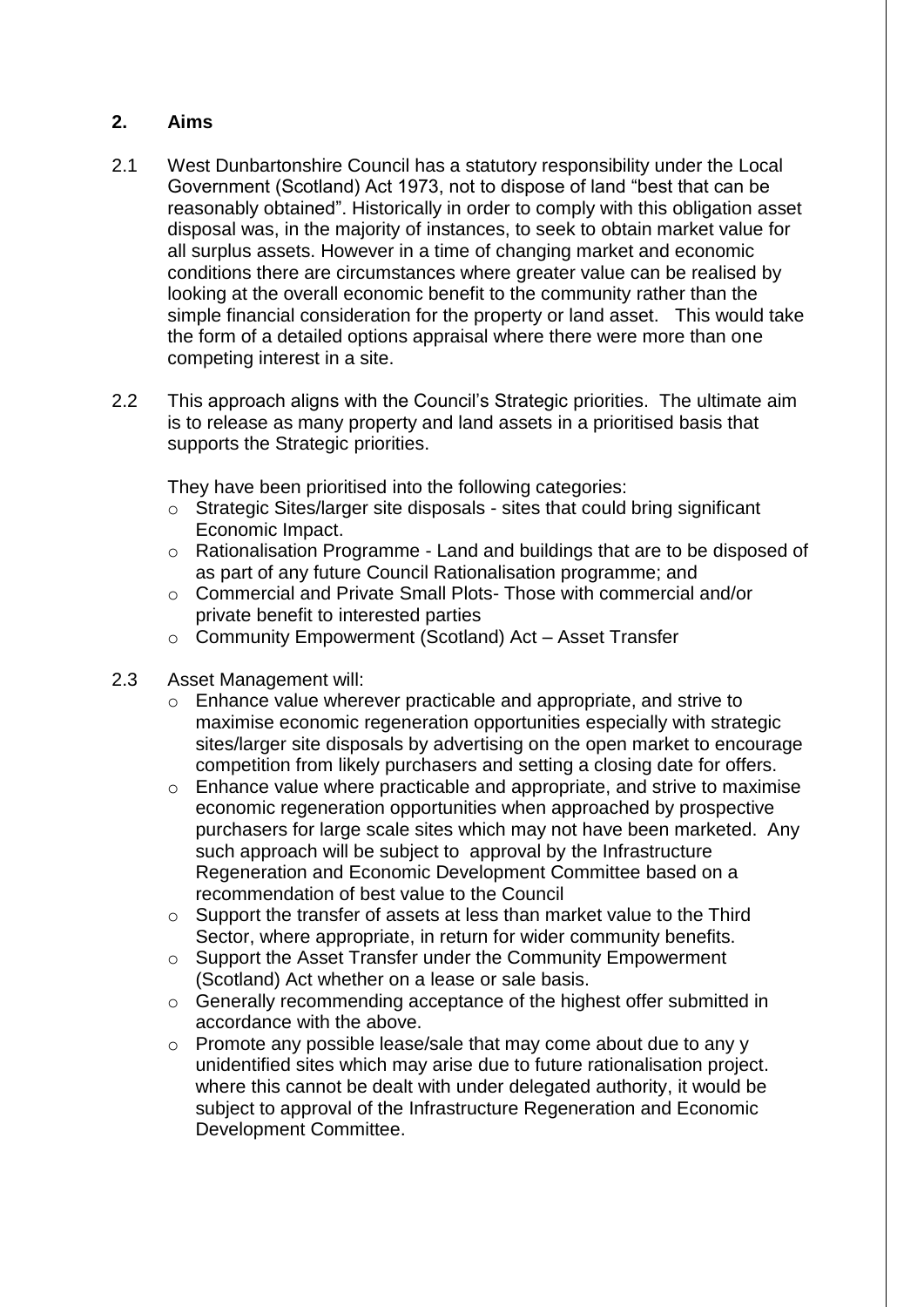- o Seeking approval of all potential disposals which cannot be dealt with under delegated authority, to the Infrastructure Regeneration and Economic Development Committee.
- o Reporting in the second quarter of each year to the Infrastructure Regeneration and Economic Development Committee any disposals which have been dealt with under delegated authority.
- 2.4 Asset Management will:
	- o Review on an annual basis properties which are in poorly used, in poor condition and not fit for purpose and bring to the market for sale/lease.
	- o Pursue disposal options that will maximise the return to the Council where possible and appropriate this may be either disposal sites which are currently available for marketing or those sites which may be not be marketed but offers are received.
	- o Seek out more innovative methods to dispose of property. For example to examine the possibility of delayed payments for land purchases by housing developers, setting up joint venture Special Purpose Vehicles (SPV's), where appropriate, with private sector developers to unlock the latent value of the Councils assets.
	- o Deliver revenue savings to the Council through the prompt and successful disposal of property.
	- o Ensure the cost of managing the disposal process and surplus property portfolio remains competitive through benchmarking, market testing and regular review.
	- o Contribute to the economic development and regeneration aspirations of the Council and Strategic Partners.
	- o Only use an external agent where internal resources cannot deal with possible demand at the time or a greater economic benefit as been assessed can be gained by doing so.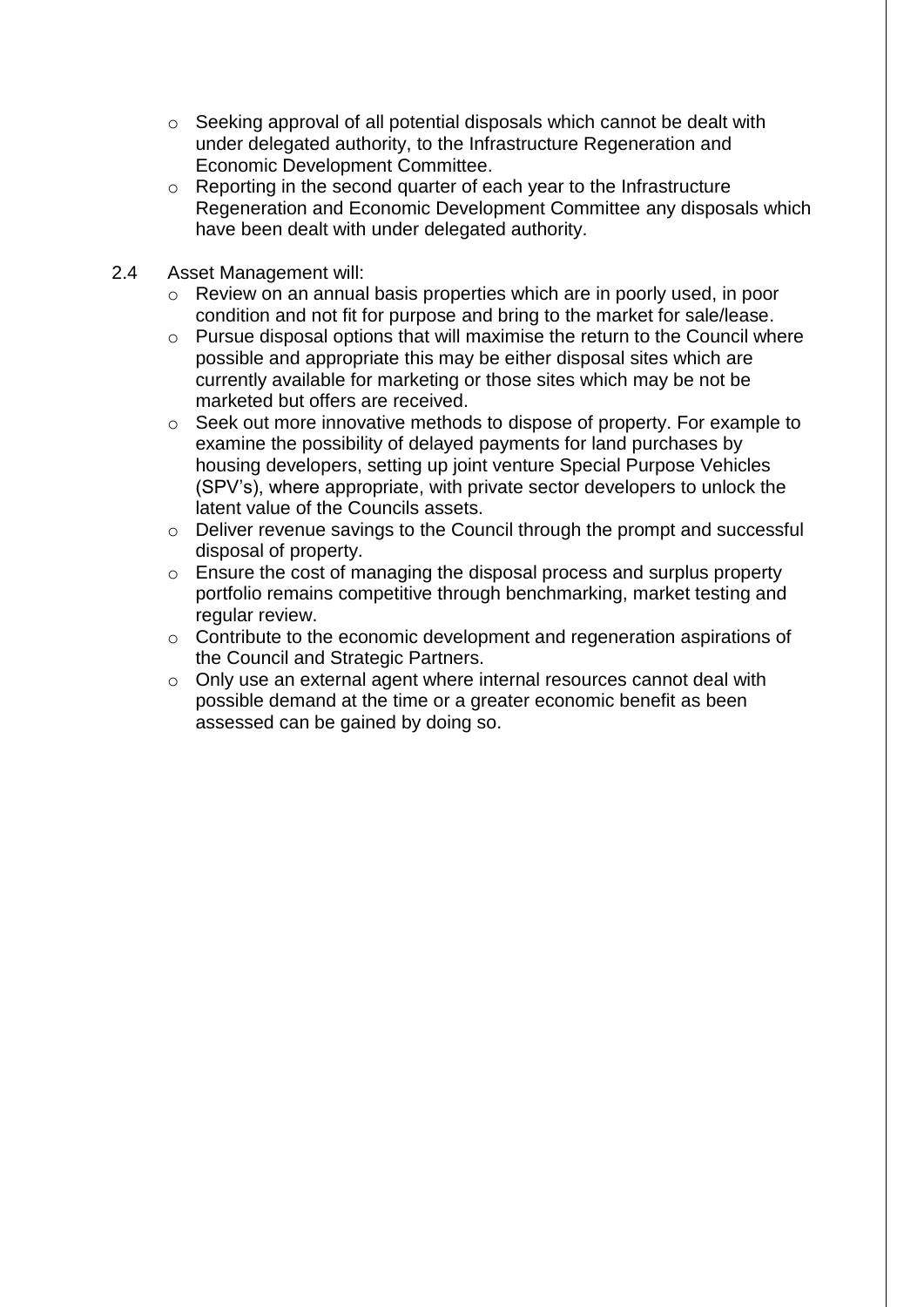#### **3. Review Process**

- 3.1 This Disposal Strategy 2021 2026 is a dynamic statement of how West Dunbartonshire Council expects to better manage the disposal of its property assets. The Asset Management Team will continually track and monitor the asset management landscape nationally. As such, it is intended that the Strategy will be reviewed annually and updated, where appropriate, to reflect emerging best practice, changing market conditions and any new statutory obligations including relevant legislation.
- 3.2 The Team are committed to ensure that the Disposal Strategy and approach to the disposal of all assets remains "fit for purpose" and ensuring best value is achieve with every disposal/lease transaction.
- 3.3 Currently there are a number of areas of asset management practice that will be assessed by the Team in terms of their potential implications for the disposal of assets by local authorities. These are:-

o The Scottish Futures Trust.

SFT lead on a number of reviews across a number of projects for Scottish Government based on strategic asset management planning and collaborative working across the public sector. These projects across Scotland will continue to be tracked by the Team for signs of emerging best practice and tangible benefits relating to possible disposal/lease opportunities. o Private Sector Developers

The Team will engage with private sector developers to ensure that they are fully aware of market conditions and discuss potential release of surplus assets and explore the best possible transfer or sale of the assets to contribute to the economic development and regeneration aspirations of the Council. Specifically, the Council supports the view that by adopting a more holistic approach to economic development and asset management it is more likely that demand, and returning commercial confidence, will be achieved. o Community Empowerment (Scotland) Act 2015.

The Team will work with colleagues to ensure that where appropriate community-led action for community ownership is viable. This will involve monitoring funding model available to assist community groups as ownership of land and buildings for community groups is a powerful tool for communities to drive change and achieve their own goals.

3.4 By developing the centrally recurring message that West Dunbartonshire is a key destination for a range of potential business sectors, the Council can draw upon the expertise that exists within its Economic Development, Planning, Roads Infrastructure and Property Services to ensure that key sites and properties are identified and readied for disposal, and redevelopment, in a coordinated and effective manner.

This can be achieved not only through the implementation of a measured and consistent approach to disposals but also one which will allow the Council to react quickly and positively to any opportunities that may arise but through collaboration.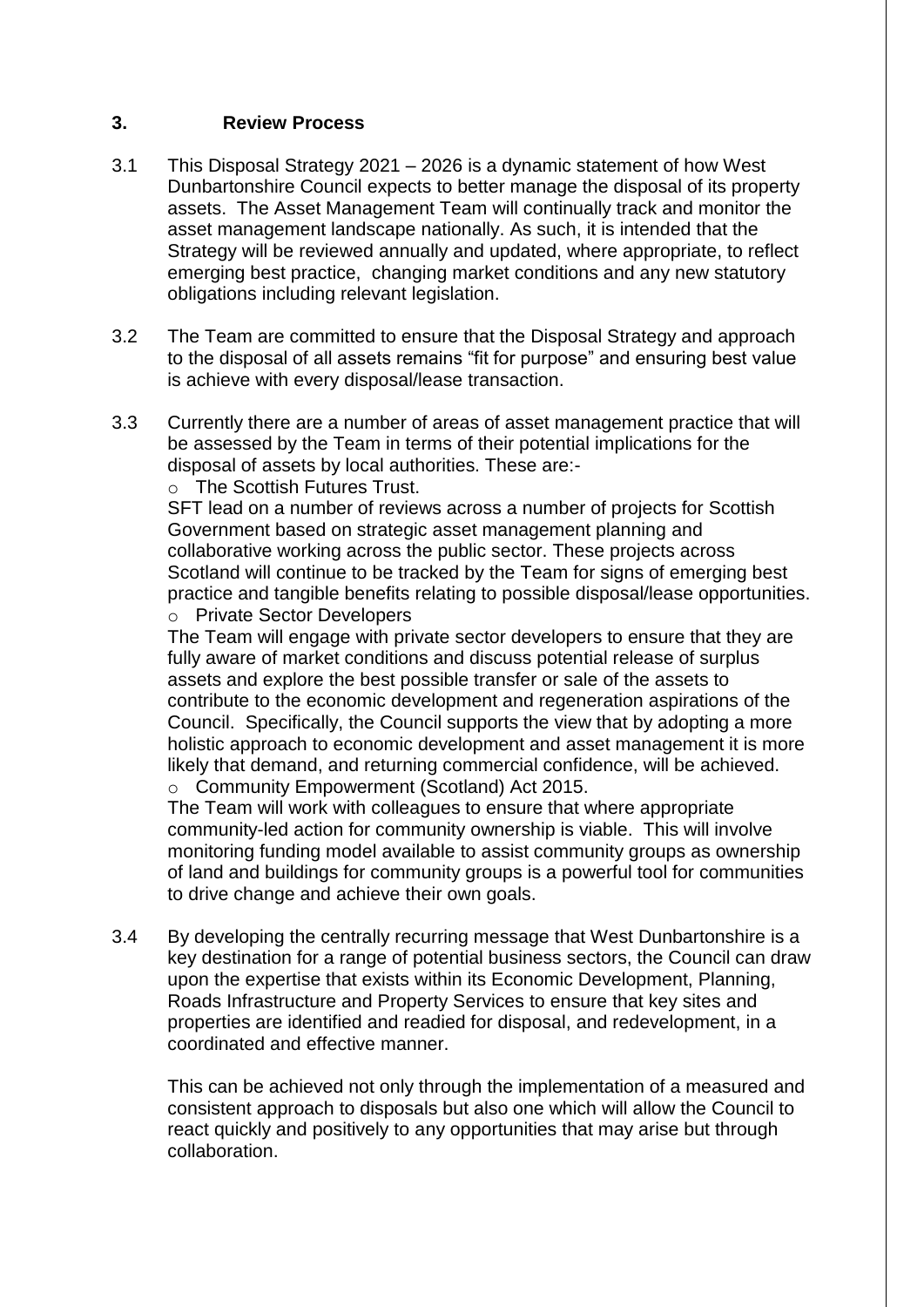#### **4. Governance and Delivery**

- 4.1 The delivery of the asset management agenda within West Dunbartonshire Council is undertaken by the Corporate Asset Management Team, under the direction of the Corporate Asset Manager.
- 4.2 The Corporate Asset Management Team, in turn, is supported by the Strategic Asset Management Group. This Group is chaired by the Chief Officer Supply, Distribution and Property. Its role is to ensure that the Corporate Asset Management Strategy, and all asset management activities that flow from it, will remain effective and progressive.
- 4.3 The Strategic Asset Management Group has the responsibility to consult with, and make recommendations to, Elected Members.
- 4.4 A decision to dispose of any significant property and land asset will be based on a recommendation from Council officers and be taken by the Infrastructure Regeneration and Economic Development Committee once declared surplus by the appropriate service.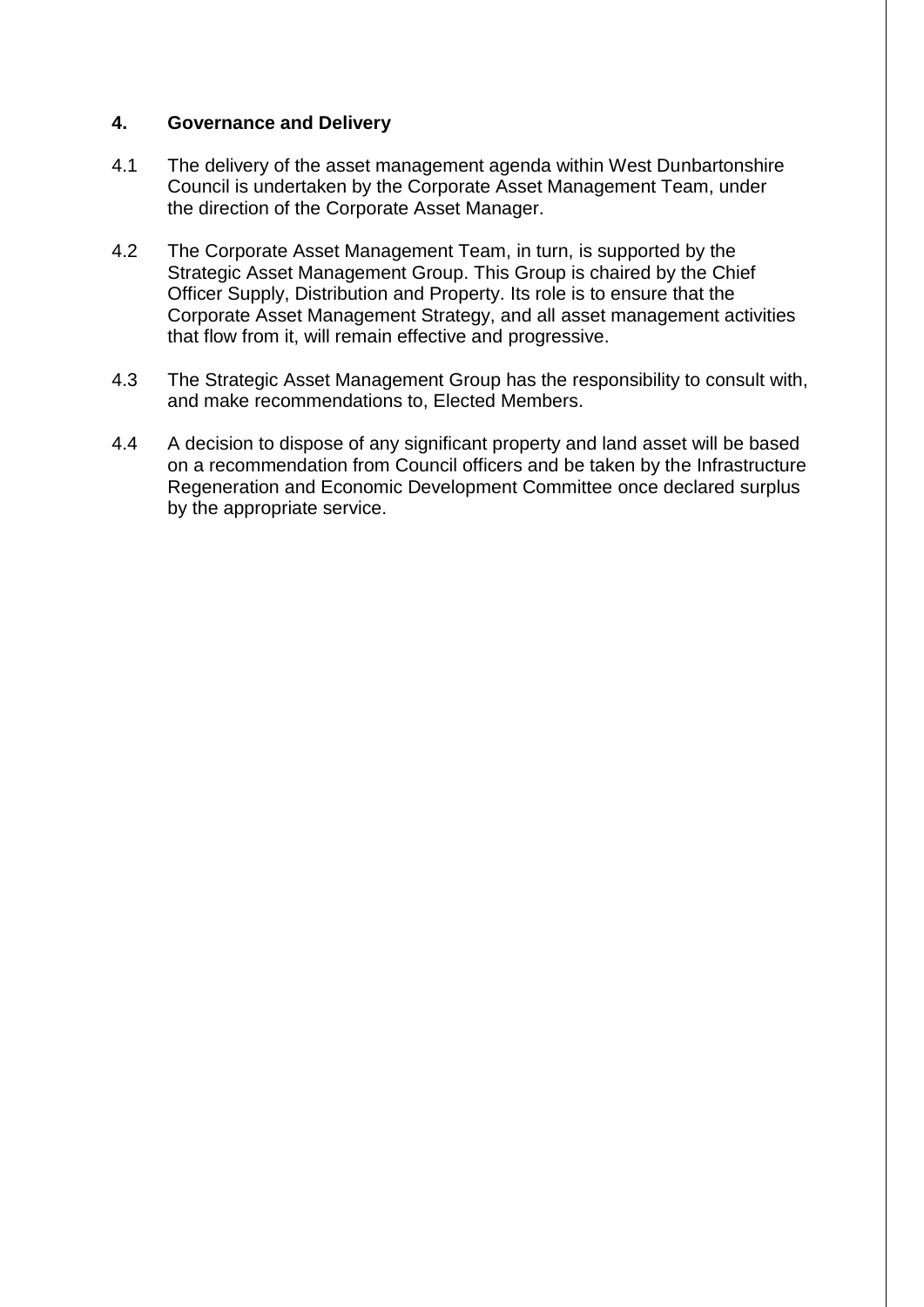#### **5. Conclusion**

- 5.1 The economic pressures facing the public sector at this present time will continue to present all local authorities with significant financial challenges for the foreseeable future.
- 5.2 An imperative to continue re-focussing and refreshing a Corporate Asset Management Strategy to meet these challenges is recognised, as is the key role that an effective Disposals Strategy has to play in this process.
- 5.3 West Dunbartonshire Councils' Asset Disposal Strategy 2021-26 will provide an improved platform from which Council officers and Elected Members can make informed and effective decisions in respect of Council property that will also support the Councils' Strategic Ambition and Direction.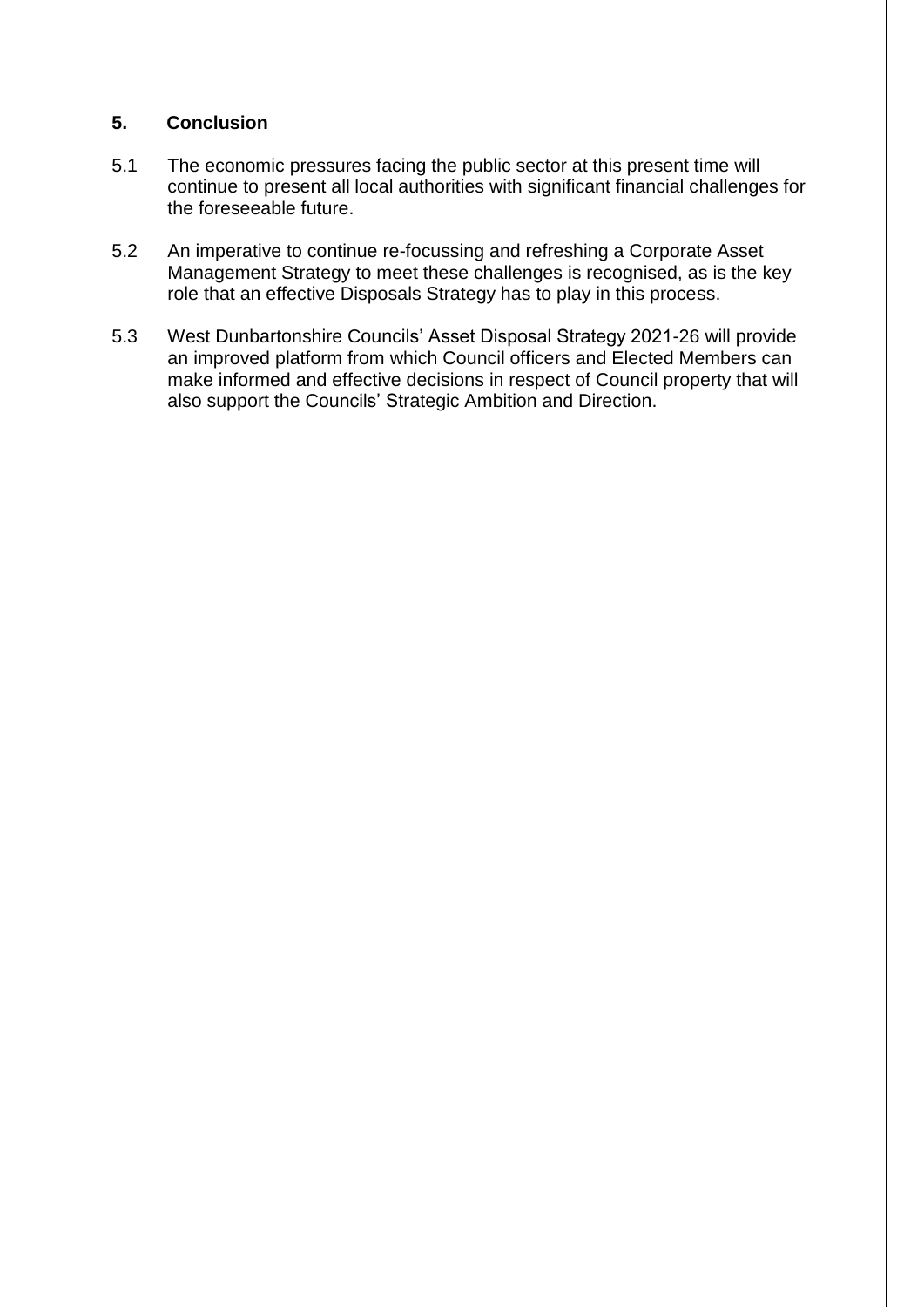## **6. Current Sites**

| <b>Planned Sale Site</b>                      | <b>Expected Receipt</b><br>2021/22 | <b>Expected Receipt</b><br>2022/23 | <b>Expected Receipt</b><br>2023/24 | <b>Expected Receipt</b><br>2024/25 | <b>Expected Receipt</b><br>2025/26 |
|-----------------------------------------------|------------------------------------|------------------------------------|------------------------------------|------------------------------------|------------------------------------|
|                                               |                                    |                                    |                                    |                                    |                                    |
| 25 Douglas Street                             | Expected                           |                                    |                                    |                                    |                                    |
| Land at Leven Street,<br>Alexandria           | Expected                           |                                    |                                    |                                    |                                    |
| Council Offices, Church<br>Street, Alexandria | Expected                           |                                    |                                    |                                    |                                    |
| 322B Dumbarton Road, Old<br>Kilpatrick        | Expected                           |                                    |                                    |                                    |                                    |
| Former ATC, Auchentoshan<br>Estate            | Expected                           |                                    |                                    |                                    |                                    |
| Garshake Road                                 | Expected                           |                                    |                                    |                                    |                                    |
| <b>OLSP</b>                                   | Expected                           |                                    |                                    |                                    |                                    |
| Heather Avenue, Alexandria                    | Expected                           |                                    |                                    |                                    |                                    |
| <b>Crosslet House</b>                         | Expected                           |                                    |                                    |                                    |                                    |
| Site at 193 Dumbarton Road,<br>Clydebank      | Expected                           |                                    |                                    |                                    |                                    |
| 102 Main Street, Alexandria<br>(upper floors) | Expected                           |                                    |                                    |                                    |                                    |
| Dalreoch Care Home,<br>Dumbarton              | Expected                           |                                    |                                    |                                    |                                    |